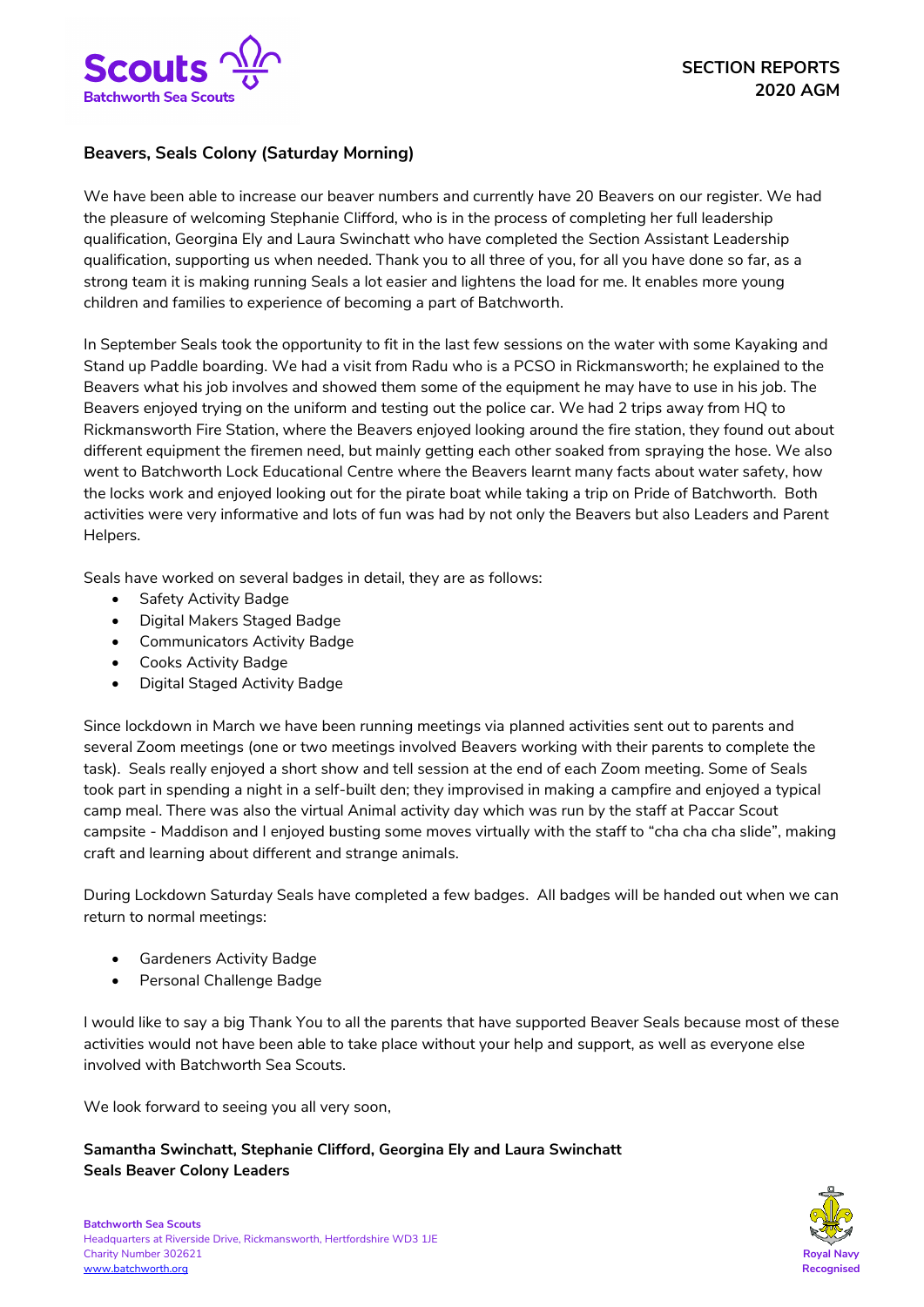

# **Beavers, Turtles Colony (Thursday Evening)**

The Beaver colony stayed full in 2019 with 24 children. All Beavers attend regularly, and during the year 21 moved up to Batchworth Cubs. Many of those who moved up were awarded their Bronze Scout Award, the highest scouting award possible for Beavers. During the year a total of 347 badges were awarded (so now you know why there's very little room on the sleeves of our older Beavers!).

During the year, our meetings are planned to concentrate on some aspect of badge work, and throughout the year we worked on the Challenge badges (My Outdoors, My Skills, Personal Challenge, Teamwork, My World, My Adventure) as well as a wide variety of activities.

During the Spring Term, we played ice games, created grass heads, made bird feeders, learned about the importance of water in developing countries and fair trade. As usual our Summer Term activities concentrated on outdoor activities with kayaking, sailing, swimming and hiking. We were invited to visit Cub Camp for a day, where we practised our camp craft skills – and a great day was had by all! Our Autumn Term programme carried on where we left off in the Summer, with kayaking and sailing. We made water filters and bread, had a great time for Halloween and Guy Fawkes night. Our year ended with a fabulous performance at Christmas party. Who knew that we had so much talent!

The big event on the Batchworth calendar is always the Remembrance Sunday celebration at St Mary's Church. Once again, most of our Beavers attended, despite the inconvenient timing.

Once again, we won the District Sports Day!

The leadership team is stable, with Claire, Jane, Brent and Gislene being regular leaders. We are very lucky to have some young leaders who attend as often as school and Explorer Scout commitments allow them. Huge thanks to Lucy Sylvester, Ivanna Lymperis and Kirstie Russell. We really appreciate their enthusiasm and involvement.

Last, but not least, we would like to say "thank you" for all the parent volunteers who come forward whenever we need them so that we're able to make our meetings as varied and stimulating as possible.

This report covers the 12 month period from January to December 2019. The report for 2020, sadly, will be quite different to this one! We're hoping that we can get back to normal soon.

**Claire, Jane, Brent and Gislene Turtles Beaver Colony Leaders**

## **Cubs, Tempest Pack (Tuesday Evening)**

The Tempest Cub Pack has had a great year, filled with a wide range of activities and events.

We started with a number of fun activities including ice skating, cooking and various physical/mental health awareness activities. An early highlight of the year was winning the District Cub Football Competition for the second year running. We also visited a Synagogue that two of our Cubs regularly attend.

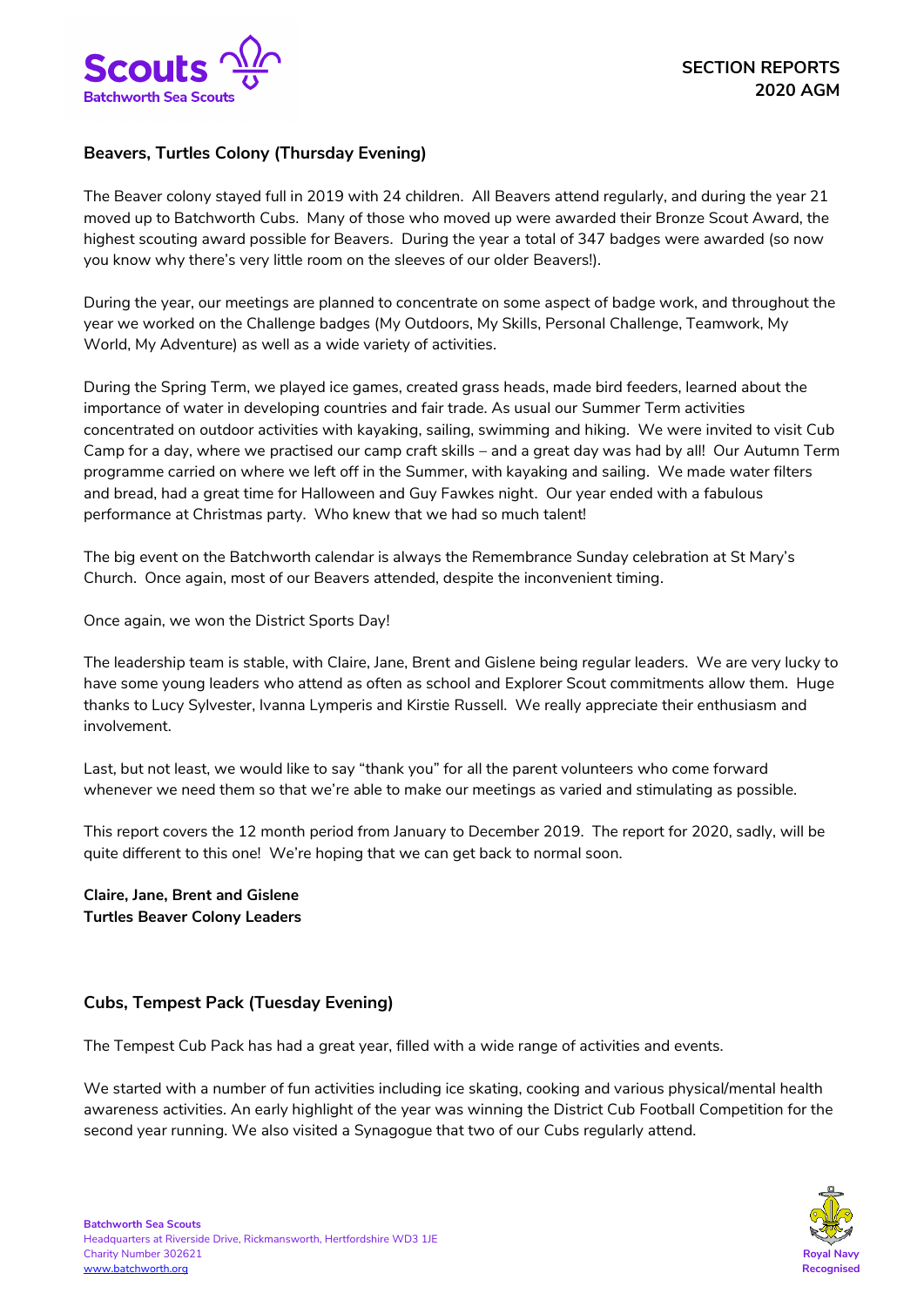

In the Summer Term we did plenty of water activities as usual, but also took part in a District Cub water activity day in July. We had our Cub Camp with the Warrior cub pack at PACCAR (Chalfont Heights), where we thoroughly used their activities including the new zip line, Jacob's ladder, and rabbit run. At the end of the Summer we also went on a nature walk around Stockers Lake where the Cubs identified a load of creepycrawlies and bugs.

In the Autumn we visited the Chiltern Open Air Museum and took part in their evening of activities alongside other groups of children. In October we went on the District Science Day, which was a great opportunity to do something a little different with the other packs from the District.

As this year was also a Jamboree year, we had Oakley Webb, Lucy Sylvester, and Zebedee Jacobs visit a couple of times, once before and once after the jamboree, to share their experiences and what they have learned through their 'Jamboree Journey'.

**Tom Smith & Denise Parker Tempest Cub Pack Leaders**

## **Cubs, Warrior Pack (Wednesday Evening)**

Membership: we started the year with 29 Cubs including 5 girls. By December our numbers stood at 23 including 5 girls, which we felt was a much more manageable number to fulfil our varied programme.

Leadership: Warrior Leaders in January were Cub Scout Leader (Louise), two Section Assistants (Nick & Andrea) and two Young Leaders (Chloe & Oakley). During the year Nick moved on after Easter to help out with a variety of roles within the Group but always available to us if we were short, which was much appreciated. After Easter, Rosie joined us as a Young Leader and then in September Arnaud and Orsolya joined the team. We drew up a rota, together with Andrea, to cover every meeting and to allow time off. Parent help at every meeting is much appreciated and without which we couldn't run such a full programme.

Programme: Activities this year beside the traditional knots, map reading and firelighting have included a visit to the Synagogue and the Chiltern Open Air Museum Activity Evening as well as two visits to the Aquadrome to study the bats and hunt for mini beasts. During the Summer Term we were out on the water 4 times - 2 kayaking and 2 sailing. We also had the traditional cycle ride along the Ebury Way.

Attended three District Events - the Water Activity Day, Mad Science afternoon and the Football competition when we were the runners up.

Nights Away: Took 20 Warrior Cubs away to PACCAR for the weekend in June together with Tempest Cubs when they enjoyed abseiling, zip wires, gladiator challenge and rabbit run besides learning how to look after themselves.

Silver Awards: obtained 5 in 2019 although 2 of these are still to be presented. Due to happen at our inspection but due the current situation the presentation is yet to be arranged.

**Louise Warrior Cub Pack Leader** 

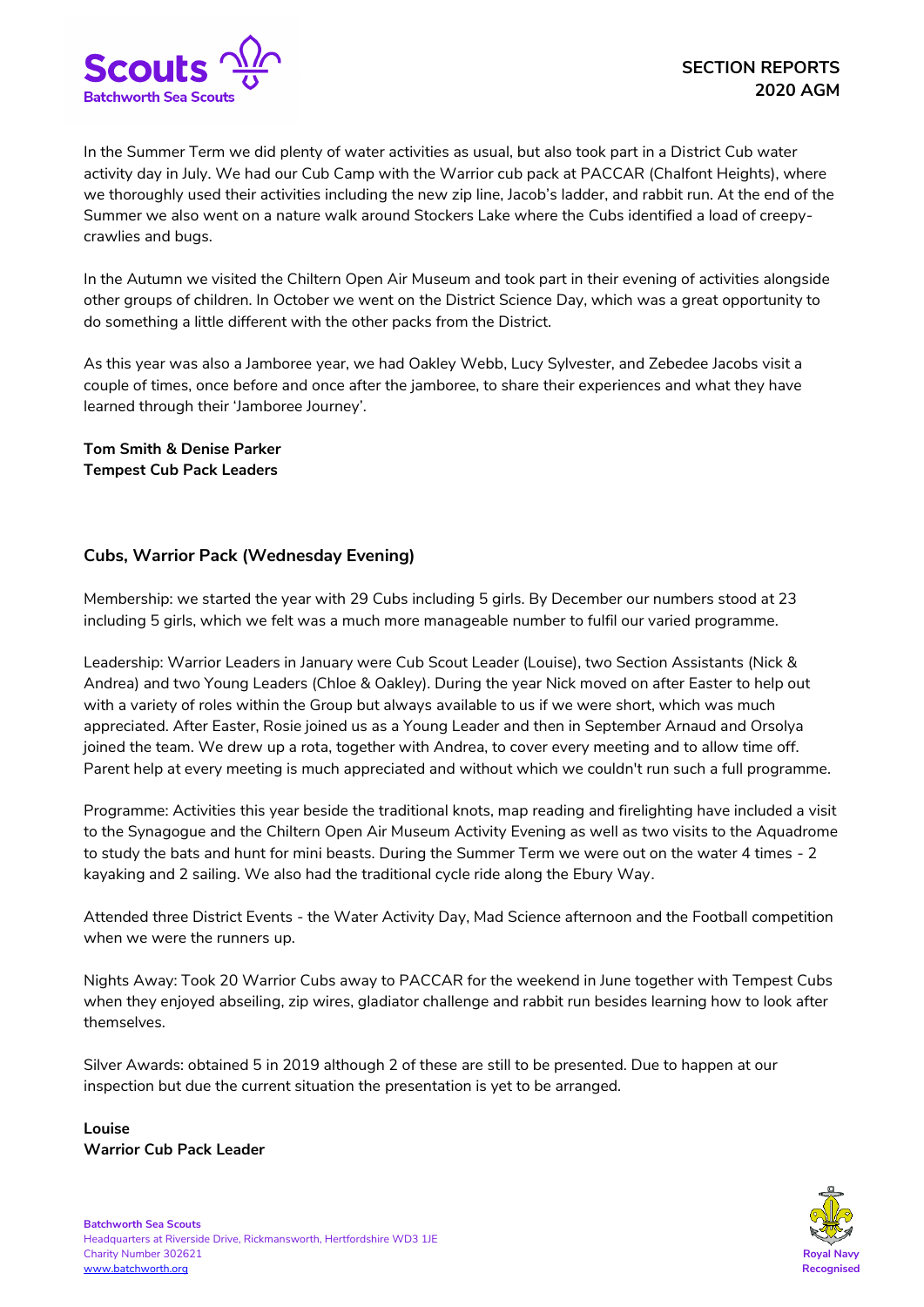

# **Scouts, Discovery (Saturday PM) and Endeavour (Saturday AM) Troops**

The Batchworth Sea Scouts Discovery and Endeavour Troops had a very active and fun-filled year in 2019. Highlights of the year include:

- The **District Cooking Competition** in January
- The Hertfordshire Scouts **Fire & Ice Camp** in January, with a total of 36 Scouts attending
- **Easter Camp** in the Peak District, with a total of 14 Scouts experiencing 3 days of walking in this beautiful area
- **Mersea Sailing Camp** at May half term with a total of 7 Scouts and Explorers (and 1 Leader gaining additional RYA sailing qualifications
- The **District Water Activity Day** at BLYM
- The **District Kayak Polo Competition**
- The highlight of the year, without a doubt, was our **Summer Camp** in Lochearnhead, Scotland attended by 50 Scouts who took part in a number of fun and adventurous activities including: climbing, hiking, cycling, white water kayaking and sailing
- Participation in the **Jamboree on the Internet**, making contact with Scouts from as far afield as Malaysia, New Zealand, South Africa and Mexico
- The **Herts County Sailing Regatta**, in which Batchworth finished *District and County champions*!
- The **Herts County Green Beret Competition** in November, into which we entered 5 teams for a weekend of mud-soaked challenges and fun
- **Scuba Diving** at York House School
- Supporting Batchworth **fund-raising activities** such as Jumble Sales and the May Fair
- Volunteer **litter picking** at BLYM;
- …and of course all the great activities we do at our regular weekly meetings, including sailing, kayaking, canoeing, dragon boating, raft building, first aid training, hiking, swimming, and learning Scouting skills such as bushcraft and campfire cooking.

At the end of 2019, the section had 64 Scouts (46 boys, 18 girls) across two troops.

Adult volunteers always welcome!!!

## **André Roy & Matt Dawson Scout Section Leaders**